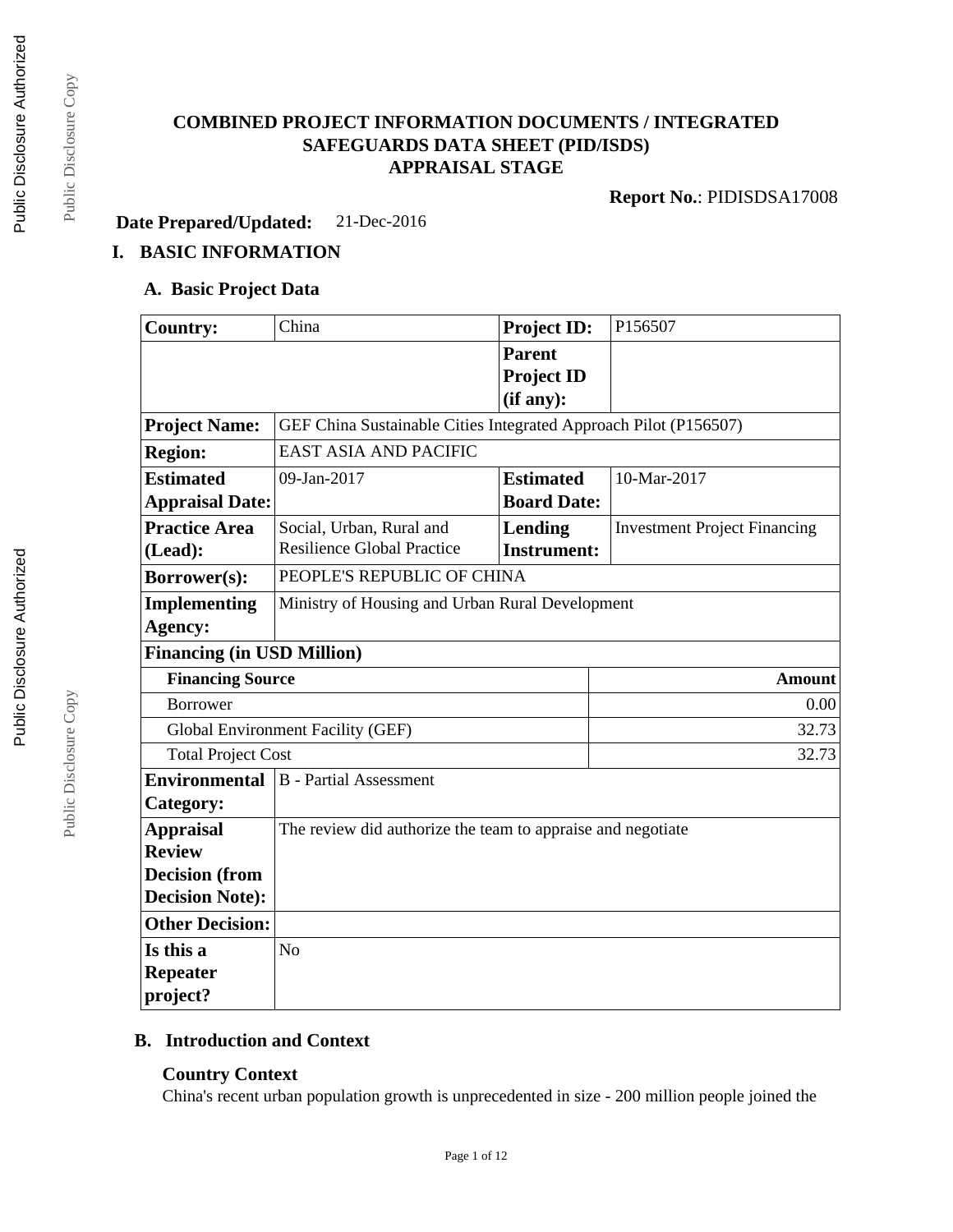urban population between 2000 and 2010, taking the total number of urbanites to 750 million by 2014. Urban population growth, however, has lagged behind the country's economic growth and physical expansion of its cities. Barriers to migration mean the urban population, at just 57%, is relatively low compared to other countries when they were at a similar level of per capita GDP. Urbanization has relied on rural to urban land conversion and land financing, which together with speculative real estate investments, has resulted in a sprawling, fragmented urban footprint, which is increasingly difficult and costly to serve with transport and utility services. Across China,  $22,400$ km $\hat{A}^2$  of new urban land has been added between 2000 and 2010, equivalent in size to building 13 Greater Londons. Correspondingly, average population densities in Chinas cities have dropped by more than 25 percent in the last decade.

Standards-driven urban planning has created a uniform urban fabric characterized by large, single-purpose, enclosed super blocks (of 400 meters or more), which make walking and biking difficult. Urban design has encouraged car-centered cities, which necessitate car use. Municipal governments have oversupplied and subsidized industrial land to attract industry and have built low-cost rental housing in remote locations resulting in land degradation and an increasing disconnect between housing and jobs. Low-wage migrants, excluded from subsidized housing, live in industrial dormitories or subdivided quarters in the rural-urban fringe, shanty towns or city basements. This is all having an increasingly negative impact on cities $\geq$  (long-term economic prospects, the global and local environment, public health, land, biodiversity, and natural resource use. It is also creating a growing social disconnect between residents, their communities, and job opportunities.

#### **Sectoral and institutional Context**

Global Commitments. China aims to transition to high-income status with an urban population of 1 billion (70%) by 2030 - adding a further 250 million people in the next 15 years. The country has set a goal to peak greenhouse gas (GHG) emissions during the same time period. By 2009, Chinas per capita GHG emissions of 5.8 CO2 metric tons already reached the emission rates of the EU. As communicated at the UN climate talks in Paris in 2015, China intends to cut GHG emissions per unit of GDP by 60-65% by 2030 based on 2005 GHG levels. This requires building an economy on renewables and clean technology as well as fundamental changes in the way cities are planned and built. It calls for the development of integrated and coordinated solutions to complex urbanization challenges.

Reforming China's urban planning system is essential for cities to meet their climate change commitments but also for creating livable, healthy, and vibrant urban environments for a growing urban population. To achieve this, Chinas cities require a more compact form of urban development, specifically ensuring efficient land use and urban development is aligned with wellconnected transit networks, thus encouraging a shift from private car ownership to public and non-motorized transport. Compact, mixed-use, pedestrian-friendly development organized around transit, often termed Transit-Oriented Development (TOD), is one of the most effective strategies for reversing the trend of automobile-dependent sprawl and is an approach that can be applied at region, city, district, rail corridor, neighborhood, and site scales.

National Vision. In February 2016, the central government issued new guidelines on strengthening urban planning and construction, which recognize many of the problems of the past and set out an overarching vision for future urbanization. The guidelines provide recommendations for planning cities from the regional and city level down to streets, blocks, buildings and municipal services. Amongst others, it calls for: (i) comprehensive planning of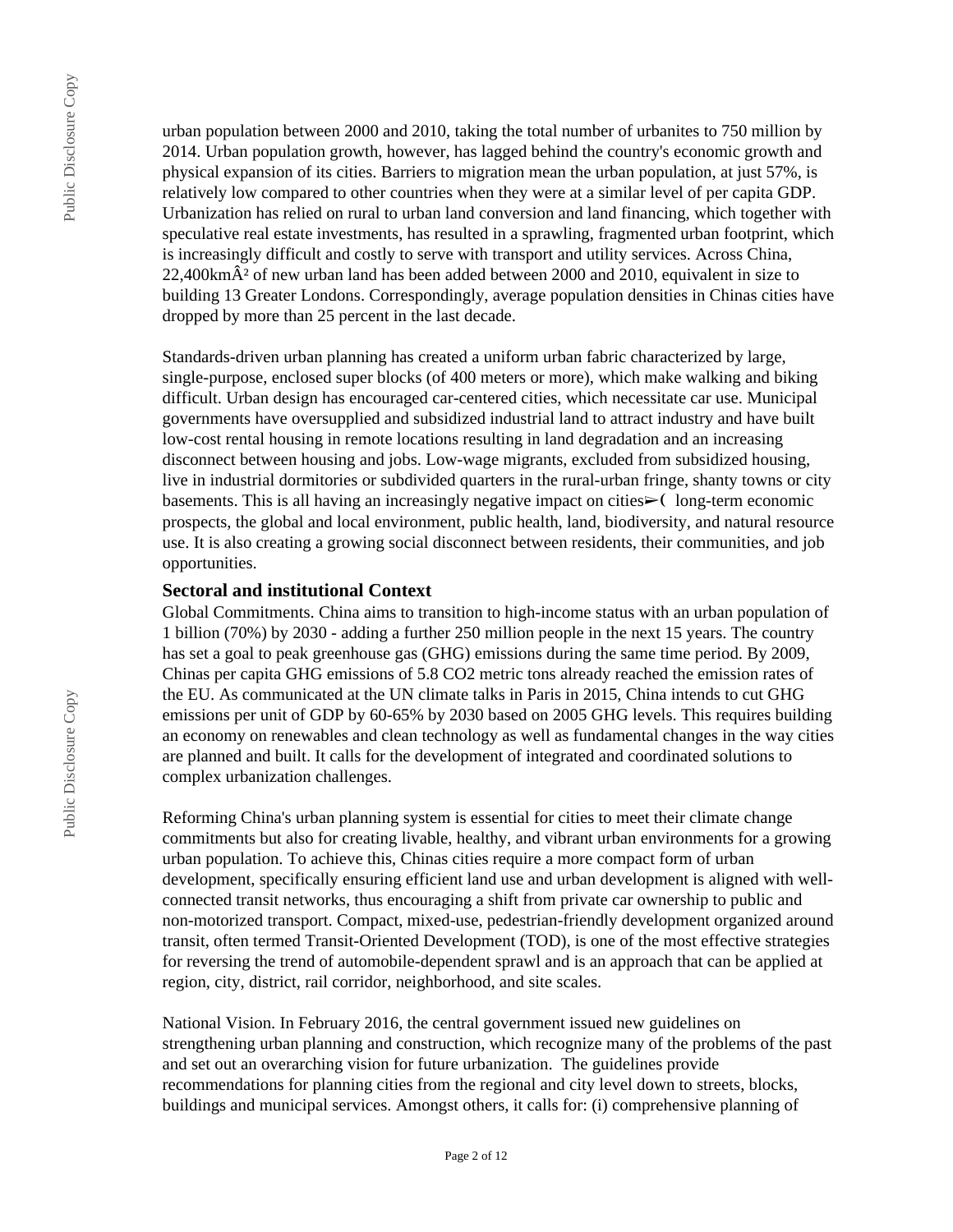cities from regional, urban, and rural context; (i) management of the spatial expansion of cities; (ii) narrower roads and denser street networks; (iii) improved access to public space; (iv) increased use of public transit; and (v) urban design and buildings that enhance a city's unique characteristics.

Sector Goals. These new guidelines follow a series of sectoral directives and guidelines issued to better integrate urban and transport planning and to prioritize public transport, biking, and walking. In 2003, the State Council issued a notice that requires cities to compile dedicated land administration plans during the rail transit planning stage, by which the rail transit plans can be evaluated. However, until recently, there has been a lack of clear planning requirements and technical guidance for the various phases of planning. This has resulted in some serious disconnects between transit planning and urban functions at the city, district, transit corridor, and station level. To address this, the Ministry of Housing and Urban-Rural Development (MOHURD) issued guidelines in 2015 on the planning and design of areas along urban rail transit. These are recommended best practice rather than compulsory requirements and since they have just been issued are yet to be substantially implemented in cities. MOHURD is actively seeking effective channels to operationalize the guidelines in cities and provide the necessary technical support.

City priorities. Dealing firsthand with the problems of car-dependent sprawl, many cities are investing in metro rail, light rail, bus rapid transit, and commuter and heavy rail transit. By 2015, 26 cities have urban rail systems and 44 cities have their urban rail system plans approved. China plans to spend RMB4.7 trillion yuan on urban rail in the next three years. These systems require substantial capital investment, and beyond the upfront construction costs, operation and maintenance needs substantial cross-subsidies because fare revenues are generally insufficient. Such operational deficits are also due in large part to this weak integration of transit infrastructure with urban development. These constraints are beginning to stimulate interest in better integrating transport and land use planning as well as development- based Land Value Capture (LVC) for transit financing and sustainable urban development.

Cities have been piloting the various sectoral guidelines but the new central government framework now calls for a wholly new effort to move them to scale. There is clear need to support cities by providing approaches for integrated urban and transport planning at various stages and levels of the planning process and for these lessons to feed into future urban and transit plans.

## **C. Proposed Global Environmental Objective(s)**

#### **Global Environmental Objective(s) (From PAD)**

The objective is for participating cities to incorporate transit-oriented development principles into their polices and into future urban and transit plans.

#### **Key Results**

Key results expected include: number of cities incorporating TOD strategies in urban and transit plans, number of cities endorsing city-level TOD strategy or policy, and number of cities using the TOD diagnostic tool.

#### **D. Project Description**

GEF Sustainable Cities Integrated Approach Pilot. As a response to the importance of cities in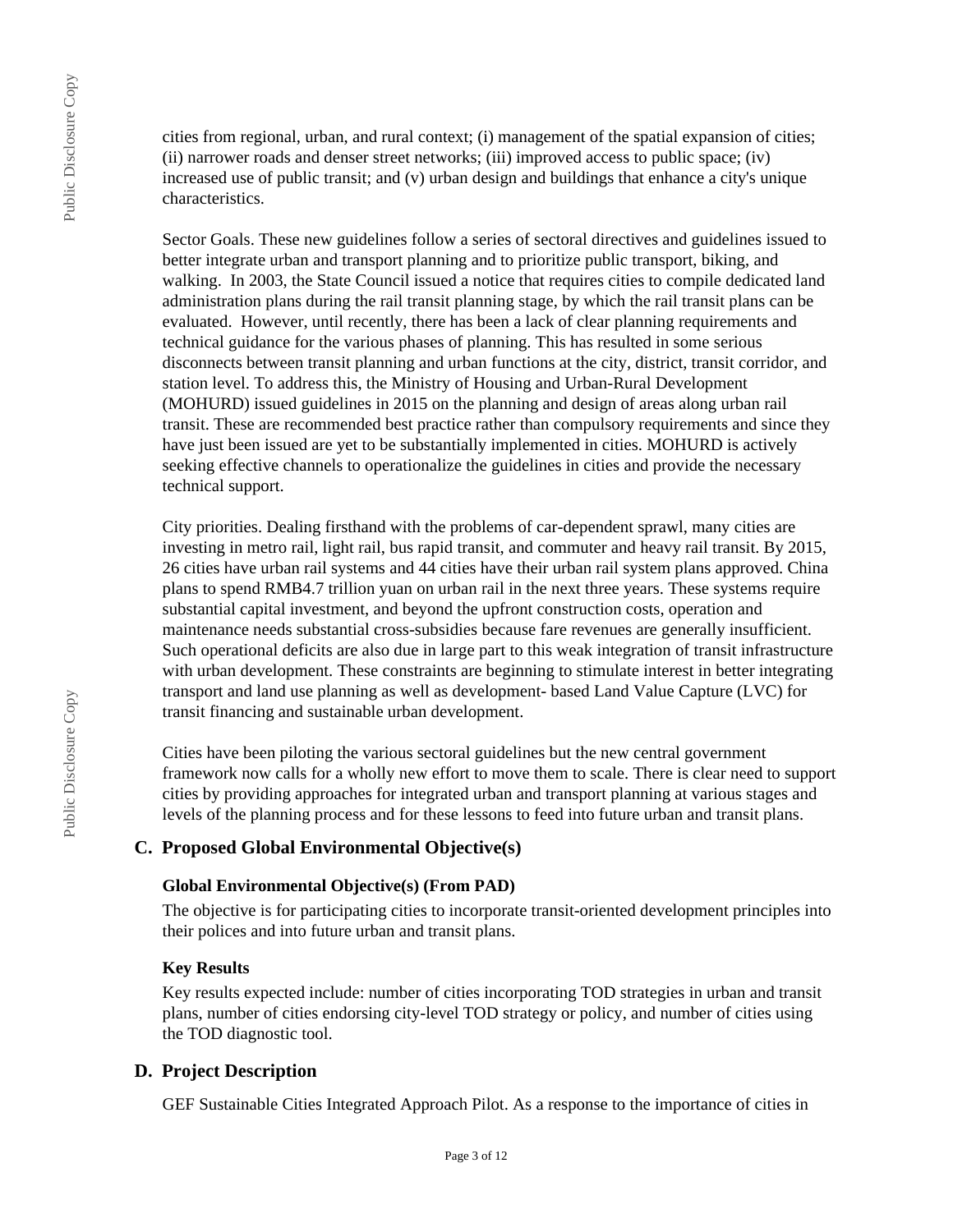addressing climate change, the Global Environment Facility (GEF) is promoting urban sustainability as one of their three Integrated Approach Pilots. The urban program, known as the Sustainable Cities Integrated Approach Pilot (SC-IAP), consists of two tracks: (i) country-level child projects, which include 27 cities across 11 countries with a total of 144 million USD in grant funding. Each country is paired with one or several global organizations acting as implementing agencies to manage the various projects in the participating cities; and (ii) a Global Platform for Sustainable Cities (GPSC), led by the World Bank, with a 10 million USD grant that will promote shared learning among participating cities and develop tools and methodologies for promoting an integrated approach to urban planning, financing and implementation.

GEF China Child Project. The China Project will be implemented by the Ministry of Housing and Urban Rural Development (MOHURD) and seven cities that represent a range of development stages and challenges (See list of Cities and key data below). The China child project places special emphasis on integrating land use and transport planning in the form of TOD at city, corridor or sub-district, and station levels. The integrated TOD approach will be used to incentivize compact, connected and mixed use urban development or redevelopment around stations. Given the limited funding, the project will not support any civil works. Goods may be funded on an exceptional basis where there is clear justification. The focus is on well-targeted technical assistance to address key barriers and opportunities for TOD in each city with an aim to take the approach to scale through national level activities implemented by MOHURD.

National Guidelines on Planning and Design of Areas along Urban Rail Transit. In recent years, TOD principles have been incorporated into China $\geq$  (s national technical standards. For instance, The Ministry of Housing and Urban-Rural Development (MOHURD) has issued guidelines on Urban Pedestrian and Bicycle Transport System Planning and Design in 2013 and Planning and Design of Areas along Urban Rail Corridor in 2015. However, these guidelines are recommended best practices rather than compulsory requirement. MOHURD is actively seeking for effective channels to disseminate the knowledge on TOD and mainstream the best practices at the city level. MOHURD will use the GEF grant to establish a TOD platform and toolkit to support the development and application of TOD policy, technical standards, and management tools for cities and application of international good practices in the China context.

At the city-scale, technical assistance provided through the Project will focus on: (a) land use policy and strategy; (b) legal and regulatory frameworks; (c) integrated land use and transport planning; (d) modeling of TOD to align human and economic densities, identify station typologies, and create scenarios for urban growth around transit and monitor comprehensive impacts; (e) leveraging of the private sector; (f) improving accessibility around stations; and  $(g)$ capacity building and stakeholder engagement. At the district and corridor scale, activities will look at: (a) understanding transformation potential of urban rail and urban development investments; (b) integration of urban and transport development; (c) legal and regulatory frameworks; (d) design and planning guidelines; (e) operational guides; (f) financing schemes; (g) citizen and stakeholder engagement; (h) capacity building; and (i) consideration for social and affordable housing. At the station scale, the project would look at (a) zoning; (b) conceptual designs; (b) accessibility planning; (c) public space at local scale; and (d) citizen and stakeholder engagement.

#### **Component Name**

Component 1: National TOD Platform, Toolkit, and Policy Support

Public Disclosure Copy

Public Disclosure Copy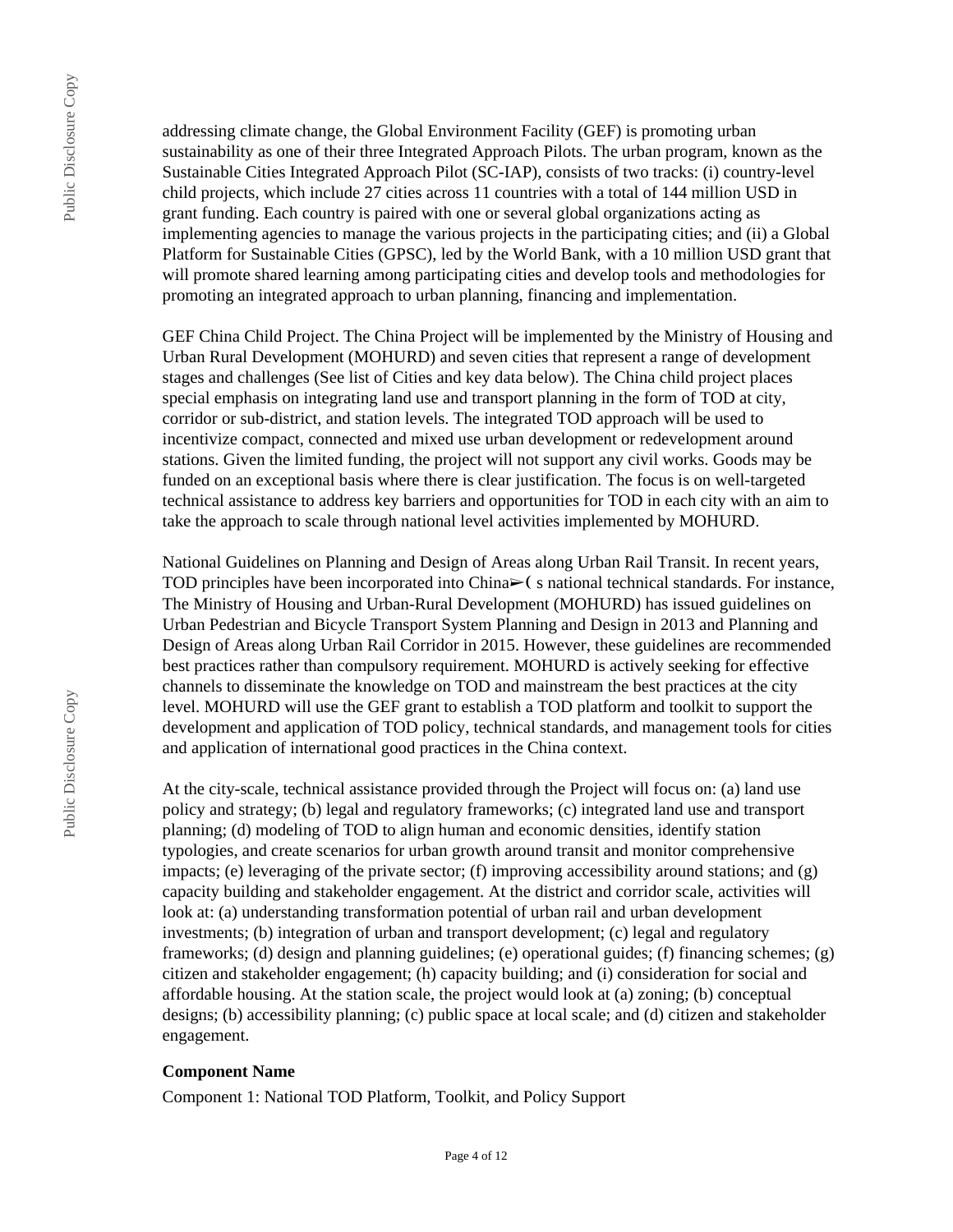#### **Comments (optional)**

This project component will finance coordination both at the national level and amongst cities to further develop national policies, guidelines, strategies, and capacity building efforts for integrated urban planning and TOD. The national platform will aggregate the outputs of the city level activities and compile indicators for monitoring, evaluation and benchmarking across cities. The national platform will include a comprehensive toolkit with multiple modules to help cities conduct diagnosis of readiness for TOD, develop contextualized TOD strategies, improve zoning and urban design in selected areas, and evaluate the impacts of policy and investment intervention associated with TOD.

#### **Component Name**

Component 2: City Level TOD Technical Support and TOD Application

#### **Comments (optional)**

This component would specifically support the seven cities in developing strategies and plans to better integrate land use and public transport planning, to create urban forms and space that reduce the need for private motorized vehicles, and increase transport and energy land use efficiencies. In each city, this component will consist of technical assistance, application of the TOD approach, and capacity building activities. For technical assistance, one common subcomponent will be a TOD strategy or policy for the city's central built-up area.

## **E. Project location and salient physical characteristics relevant to the safeguard analysis (if known)**

The project will work with seven large cities in China, which have gone through or are going through significant urban expansion but are at various stages of development. Three of the cities form one mega-region around the nations capital. Shenzhen, located in south China has a built-up land area of 890km2 and an urban population of 10,778,900. Nanchang, located in central China, has a built-up land area of 617km2 and an urban population 2,496,000. Guiyang, located in southwest China, has a built-up land area of 630km2 and an urban population of 2,653,600. Ningbo, located in East China, has a built-up land of 2462km2 and an urban population of 2,653,600. Tianjin, located in North-East China, has a built-up land area of 4335km2 and an urban population of 7,864,900. Beijing, located in North-East China, has a built-up land area of 1368km2 and an urban population of 18,590,000. Shijiazhuang, locater in North-East China, has a built-up land area of 2242km2 and an urban population of 2,817,700. The three cities of Tianjin, Beijing, and Shijiazhuang form a city region around the nations capital city.

## **F. Environmental and Social Safeguards Specialists**

Songling Yao (GSU02) Xin Ren (GEN2A)

## **II. Implementation**

#### **Institutional and Implementation Arrangements**

The project will be implemented over a period of four years (2017-2021) in seven cities (4 cities and one multi-city region). Coordination and management will be arranged at national and city levels. At the national level, a Project Leading Group (PLG) will be established, chaired by the Minister of MOHURD to supervise the work of the national PMO, which is housed in MOHURD. The national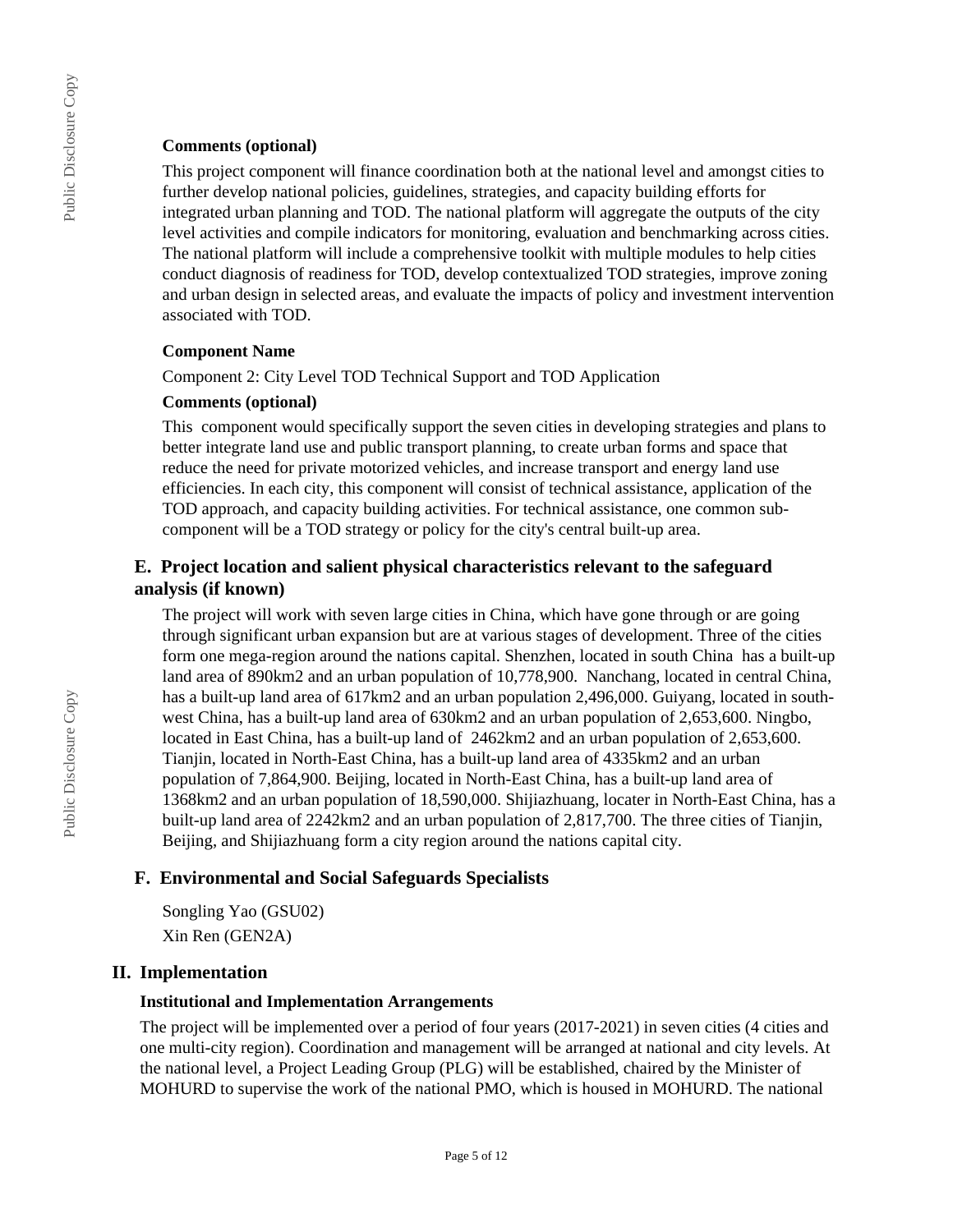level PMO will ensure knowledge sharing and synergy among participating cities, and that the lessons learned feed into the national policy formulation process.

PLGs will be established in each of the seven participating cities and chaired by the respective Mayor or Vice Mayor. The PLGs are made up of senior officials from relevant government bureaus and agencies, including Finance, Development and Reform Commission, Housing and Urban Rural Development, City Planning, Environment, Transport, and so on. PLGs will provide high level facilitation to ensure inter-agency collaboration and coordination which is critical to the success of the project and the implementation of the TOD concept. A PMO has been set up in each of the seven cities. Each PMO will take the main responsibility for inter-agency coordination to ensure that day to day project activities are carried out smoothly. Guidance and support will be sought from the PLGs if any difficulties are encountered.

| <b>Safeguard Policies</b>                            | <b>Triggered?</b> | <b>Explanation (Optional)</b>                                                                                                                                                                                                                                                                                                                                                                                                                                                                                                                                                                                                                                                                                |
|------------------------------------------------------|-------------------|--------------------------------------------------------------------------------------------------------------------------------------------------------------------------------------------------------------------------------------------------------------------------------------------------------------------------------------------------------------------------------------------------------------------------------------------------------------------------------------------------------------------------------------------------------------------------------------------------------------------------------------------------------------------------------------------------------------|
| <b>Environmental Assessment</b><br><b>OP/BP 4.01</b> | Yes               | The project activities are mainly technical assistance<br>and capacity building centered on transit oriented<br>development (TOD). They have long-term impacts<br>downstream as detailed in A2 of Section IV below.<br>Therefore an Environmental Management<br>Framework (EMF) was prepare as per the WB<br>safeguard requirements to guide the assessment of<br>these impacts and their management. Social impacts<br>under OP 4.01 are covered bu a stand alone Social<br>Management Framework (SMF).<br>The EMF and SMF include screening of potential<br>downstream impacts based upon which the Bank<br>may decide on the appropiate type of TA to provide<br>based upon potential downstream impacts. |
|                                                      |                   | The EMF and SMF summarize potential<br>environmental and social impacts foreseen<br>downstream of the project's activities. It spells out<br>requirements to assess these impacts by the type of<br>TA activities/outputs. It puts forward the<br>environmental management procedures, information<br>disclosure and public consultation during<br>implementation to ensure that both China's<br>regulations and laws and WB's environmental<br>policies be met during implementation. Possible<br>instrument to be used for policy, plan and program is<br>a Strategic Environmental Assessment (SEA). A<br>Term of Reference (ToR) for SEA was developed as<br>annex to the EMF.                           |
| Natural Habitats OP/BP 4.04                          | N <sub>o</sub>    | The project will not directly involve any civil works<br>and is intended for urban and suburban areas. The                                                                                                                                                                                                                                                                                                                                                                                                                                                                                                                                                                                                   |

## **III.Safeguard Policies that might apply**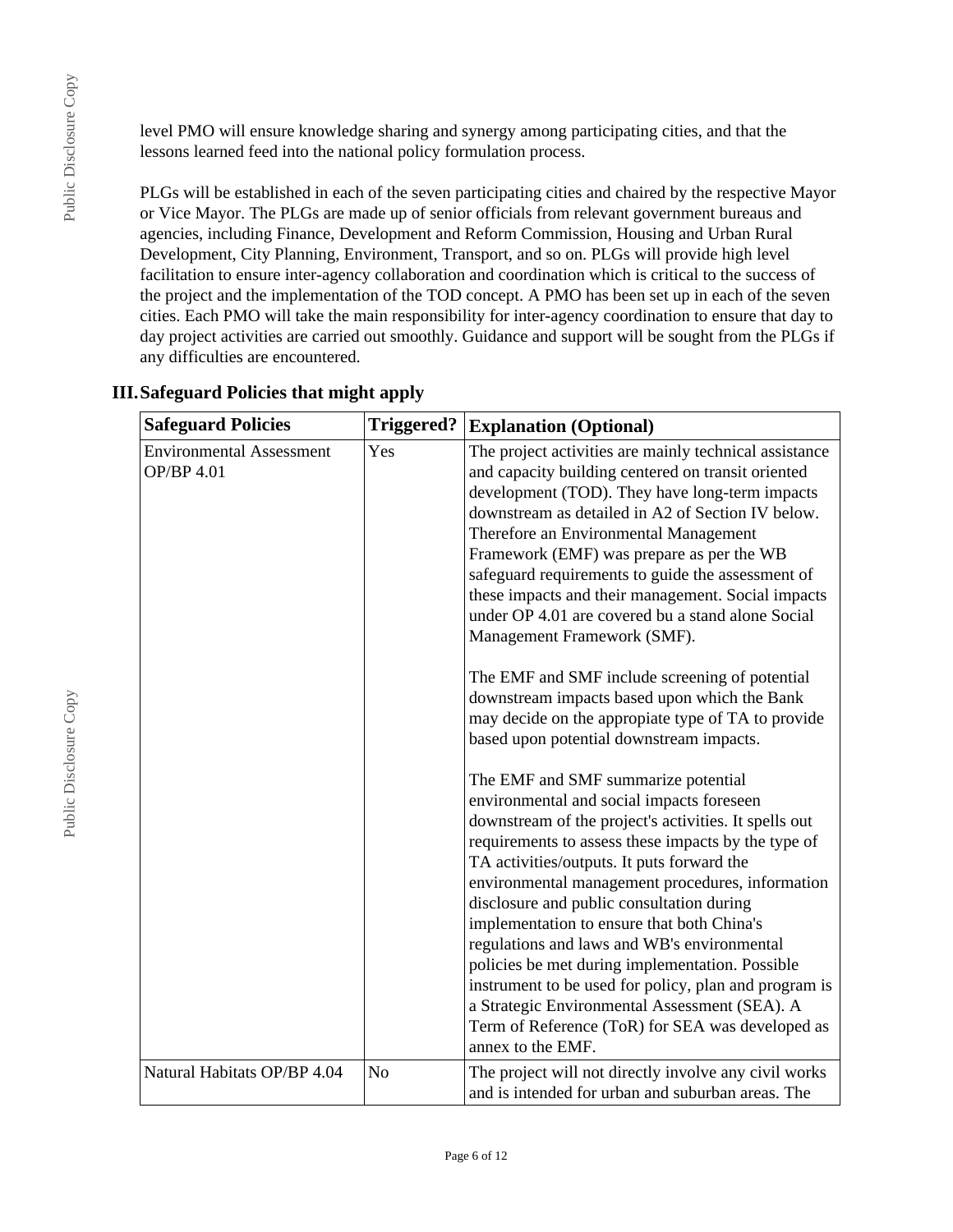Public Disclosure Copy Public Disclosure Copy

|                                                   |                | policy is not triggered.                                                                                                                                                                                                                                                                                                                                                                                                                                                                                                                                                                                                                                                                                                                                                                                                                                                                                                                       |  |
|---------------------------------------------------|----------------|------------------------------------------------------------------------------------------------------------------------------------------------------------------------------------------------------------------------------------------------------------------------------------------------------------------------------------------------------------------------------------------------------------------------------------------------------------------------------------------------------------------------------------------------------------------------------------------------------------------------------------------------------------------------------------------------------------------------------------------------------------------------------------------------------------------------------------------------------------------------------------------------------------------------------------------------|--|
| Forests OP/BP 4.36                                | N <sub>o</sub> | The project will not involve any forests. This policy<br>is not triggered.                                                                                                                                                                                                                                                                                                                                                                                                                                                                                                                                                                                                                                                                                                                                                                                                                                                                     |  |
| Pest Management OP 4.09                           | N <sub>o</sub> | The project will not involve any pest management or<br>pesticide use. This policy is not triggered.                                                                                                                                                                                                                                                                                                                                                                                                                                                                                                                                                                                                                                                                                                                                                                                                                                            |  |
| <b>Physical Cultural Resources</b><br>OP/BP 4.11  | Yes            | Even though the project will not involve any civil<br>works, the development of TA activities and the<br>application in real cases may have implications for<br>physical cultural resources depending on the location<br>of the proposed TOD activities in each city. The<br>EMF includes requirements to take into account the<br>protection of physical cultural resources.                                                                                                                                                                                                                                                                                                                                                                                                                                                                                                                                                                  |  |
| Indigenous Peoples OP/BP<br>4.10                  | N <sub>o</sub> | The project is only in urban areas and there are no<br>groups of ethnic minority.                                                                                                                                                                                                                                                                                                                                                                                                                                                                                                                                                                                                                                                                                                                                                                                                                                                              |  |
| Involuntary Resettlement OP/<br>BP 4.12           | Yes            | The project will support technical assistance for<br>developing policies and regulations, conceptual area<br>planning, and TOD related planning, which may<br>have downstream implications for land use changes<br>or construction around transit stations, social<br>disturbance, or impacts on urban poverty, disable and<br>women, etc. The project focuses on technical<br>assistance. There is no project financed civil works<br>or specific investment anticipated during the project<br>implementation.<br>However, the project will support technical<br>assistance for subsequently developing policies and<br>regulations, which may have downstream<br>implications for land use changes or construction<br>around transit stations. Therefore, OP 4.12,<br>involuntary resettlement, will be triggered.<br>Furthermore, a social management framework<br>(SMF), was prepared to also deal with other potential<br>social impacts. |  |
| Safety of Dams OP/BP 4.37                         | N <sub>o</sub> | The project will not involve any dams. The policy is<br>not triggered.                                                                                                                                                                                                                                                                                                                                                                                                                                                                                                                                                                                                                                                                                                                                                                                                                                                                         |  |
| Projects on International<br>Waterways OP/BP 7.50 | N <sub>o</sub> | This policy is not applicable and is not triggered.                                                                                                                                                                                                                                                                                                                                                                                                                                                                                                                                                                                                                                                                                                                                                                                                                                                                                            |  |
| Projects in Disputed Areas OP/<br>BP 7.60         | No             | This policy is not applicable and is not triggered.                                                                                                                                                                                                                                                                                                                                                                                                                                                                                                                                                                                                                                                                                                                                                                                                                                                                                            |  |

# **IV. Key Safeguard Policy Issues and Their Management**

# *A. Summary of Key Safeguard Issues*

**1. Describe any safeguard issues and impacts associated with the proposed project. Identify**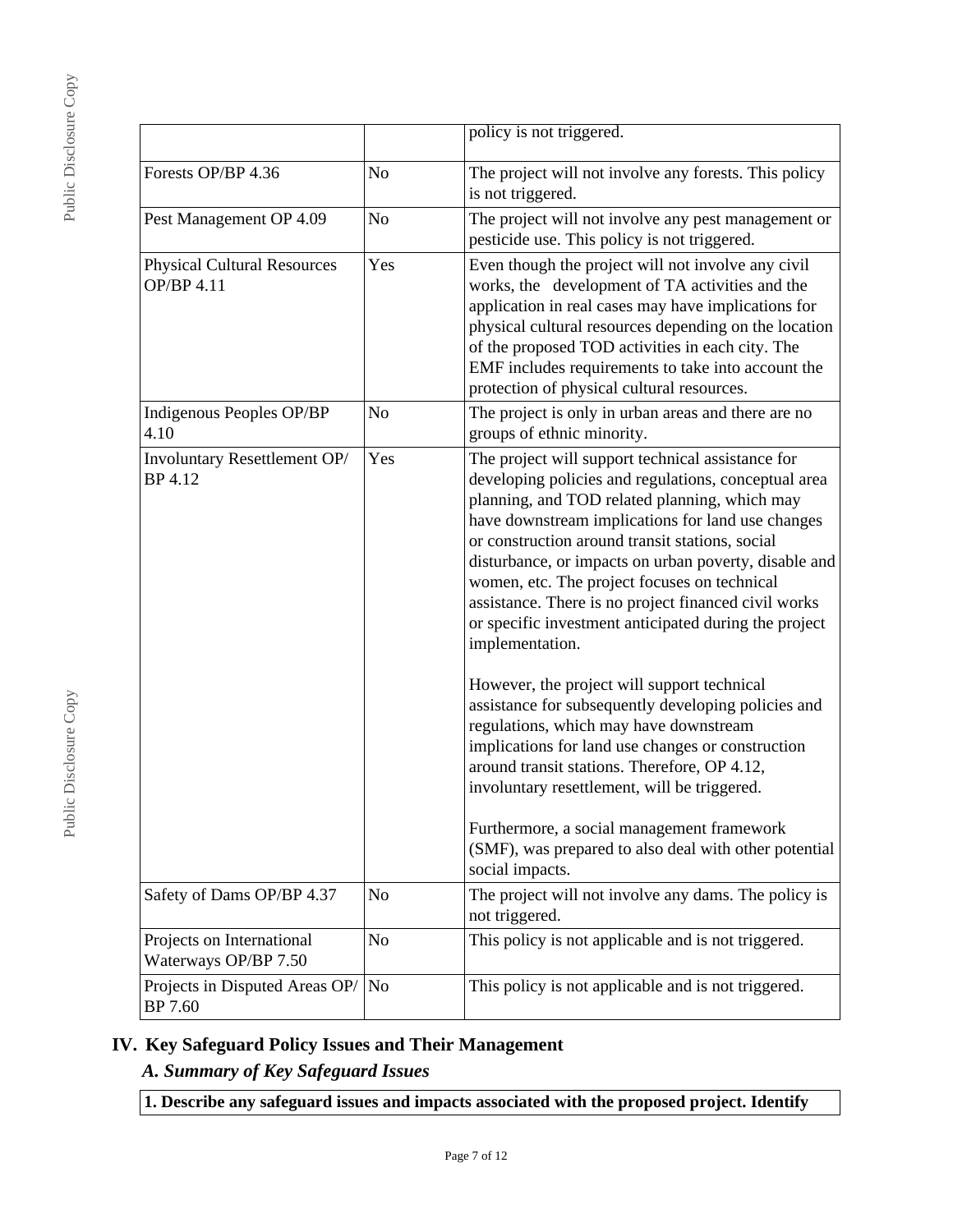## **and describe any potential large scale, significant and/or irreversible impacts:**

#### Environment

As the project supports various technical assistance (TA) activities to achieve sustainable cities in China, overall positive environmental impacts are expected. However, the nature of the project activities, centered on the transit oriented development (TOD) and planning, might have long-term impacts downstream, which are described below under A2.

## Social

The GEF Project is to support technical assistance activities, and its financing includes GEF funding, without any other co-financing sources. The project outputs are mainly studies for TODrelated policies, area strategic planning, etc. in the participating cities.

The project will support technical assistance for the subsequent development of policies and regulations, conceptual area planning, and TOD related planning, which may then have downstream implications for land use changes or construction around transit stations, social disturbance, or impacts on urban poverty, disable and women, etc. There is no civil works, specific land use planning, or investment plans directly financed during the project implementation. However, the project will support technical assistance for subsequently developing policies and regulations, which may then have downstream implications for land use changes or construction around transit stations. OP 4.01 is triggered for environment and socially related impacts. OP 4.12, involuntary resettlement will be triggered for the TA and possible downstream activities. The project is only in urban areas and there are no groups of ethnic minority, as such, the OP 4.10 is not triggered.

## **2. Describe any potential indirect and/or long term impacts due to anticipated future activities in the project area:**

#### Environment

Studies for TOD planning and improvements applied by the project could change long-term travel patterns and urban development along transit corridors. This could have profound impacts on energy consumption and associated carbon/air emissions in the long term. The changed urban layout, economic activities and population influx might add pressure on resources (e.g. water and cultural), affect flood, drainage and even groundwater, and/or exceed the assimilative capacity of the land for pollutions. The studies for future planning guidelines, design standards, rules and mechanisms to be developed under the project could lead to a shift in city forms and transport pattern, i.e. people-oriented versus automobile-oriented and motorized versus non-motorized transport. Consequently, it would result in different energy consumption and associated carbon and air emissions (particulate matters, NOx and hydrocarbons typical of automobile exhaust) as well as different road safety and health impacts.

## Social

The GEF project aims to develop integrated strategies, guidelines and capacity to increase integration of land use and transport planning in select cities in China, and the key potential achievement will be in areas of integrated planning strategies adopted in Ningbo and Shenzhen; pilot areas demonstrating the integration of land use and transport planning in Ningbo, Shenzhen, Beijing, Shijiazhuang, Tianjin, Guiyang and Nanchang; establish and maintain national and international networks for sustainable city peer learning; and reduce annual emission related to transport. The project will generate long positive social impacts from the sustainable urban development activities by the project activities.

**3. Describe any project alternatives (if relevant) considered to help avoid or minimize adverse**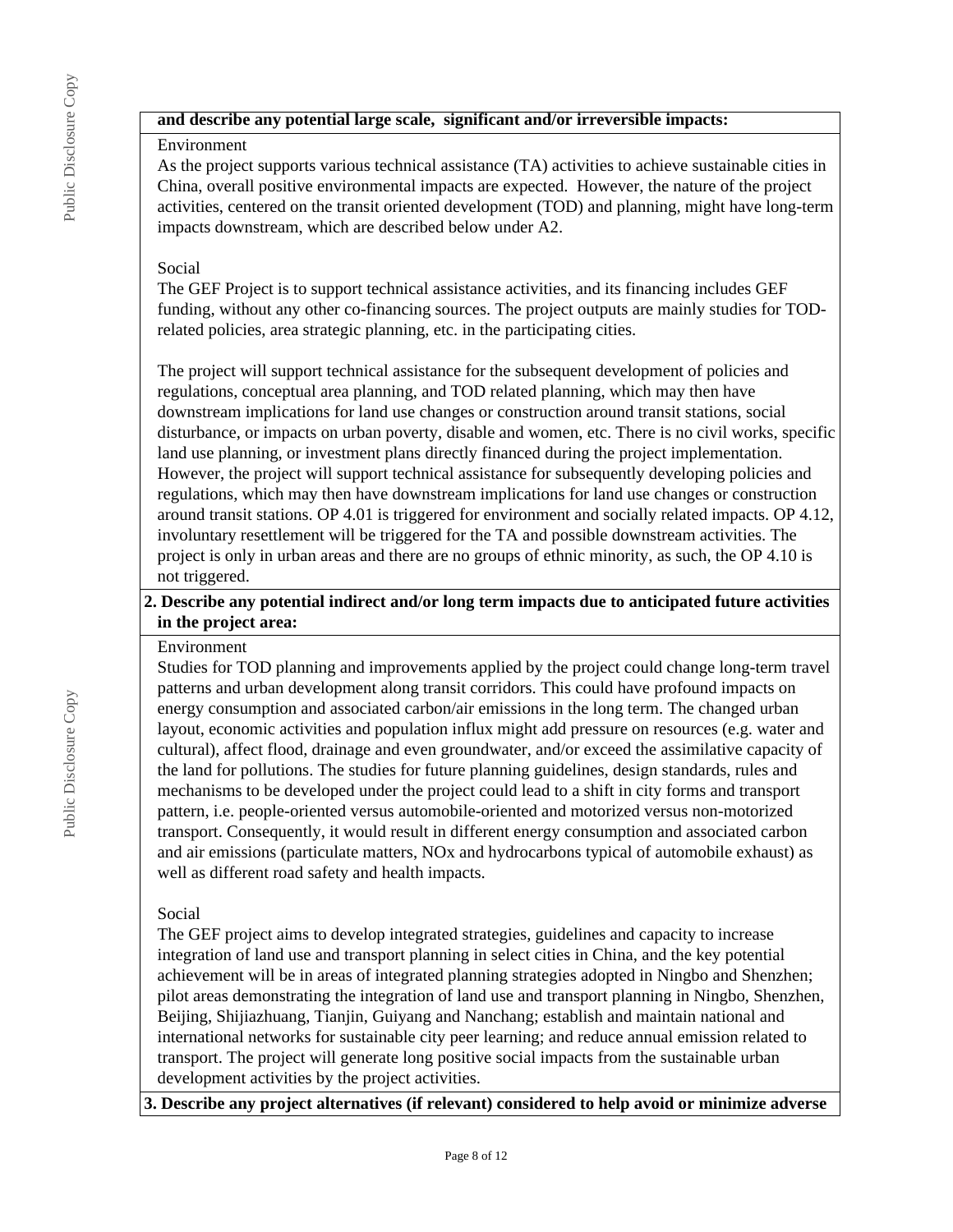# **impacts.** N/A **4. Describe measures taken by the borrower to address safeguard policy issues. Provide an**

**assessment of borrower capacity to plan and implement the measures described.**

#### Environment

Most of the PMOs under this project have experience with WB project management and safeguard requirements, with for some quite substantial and recent experience. Some PMOs have assigned staff in charge of safeguard and more are expected to do so. Their capacity in environmental safeguards was assessed and documented in the Environmental Management Framework (EMF). The following means are proposed in the EMF for all PMOs to strengthen their capacity: (a) hiring full time staff or consultant with environmental expertise and relevant background to provide consulting services and technical support; (b) including environmental management training in the TA capacity building component of each PMO. The EMF itself especially its annexes on requirement for SEA offer guidance for the design and content of such training and capacity building. During the preparation process, workshops have been organized at which safeguard training was provided by the Bank team to all PMOs, their experts and government officials from cities concerned. Such training will be continued throughout the project implementation.

To address the safeguard issues of TAs that are identified to have possible long-term impacts, the EMF proposed two practical ways to integrate environmental consideration. The first is to include requirements in the ToR for these TAs to assess the environmental impacts of the draft output and use the findings to optimize the final output. Such arrangement is less independent, which can be compensated by public and expert consultation of the draft TA output. The second approach is to engage separately a third party to assess the environmental impacts of draft TA outputs. Such arrangement has the risk of not able to effectively incorporate the recommendations and findings of such strategic impact assessment (SEA) into the final TA outputs. A combination of the two could be adopted taking into account both Chinese and the WB safeguard requirements and real situation during implementation. The ToR and requirements for SEA was developed and annexed to the EMF.

#### Social

A social management framework (SMF) was prepared to deal with potential resettlement issues and other social issues, in line with the Bank social safeguard policies. The SMF describes project background and proposed activities, and then develops procedures and key elements of social assessment on the TAs and a resettlement policy framework for pilot activities in Ningbo, Guiyang, Shenzhen etc., where land use is potentially triggered. The Framework also include institutional arrangement, consultation, monitoring and citizen engagement, etc. In planning or policy preparation, implication on resettlement and land use needs special consideration, so the RPF in the SMF is to cover key principals, procedures and other requirements on resettlement and to regulate any resettlement plan preparation, review and approval in project implementation stage if any.

The SMF was disclosed locally in the project cities on Oct 24, 2016 and at InfoShop on Nov 3, 2016. Relevant elements of the SMF will be incorporated into TORs during project implementation to ensure that environment and social safeguard policy requirements are incorporated into various assessments and development of strategies and plans and the screening process for downstream investments.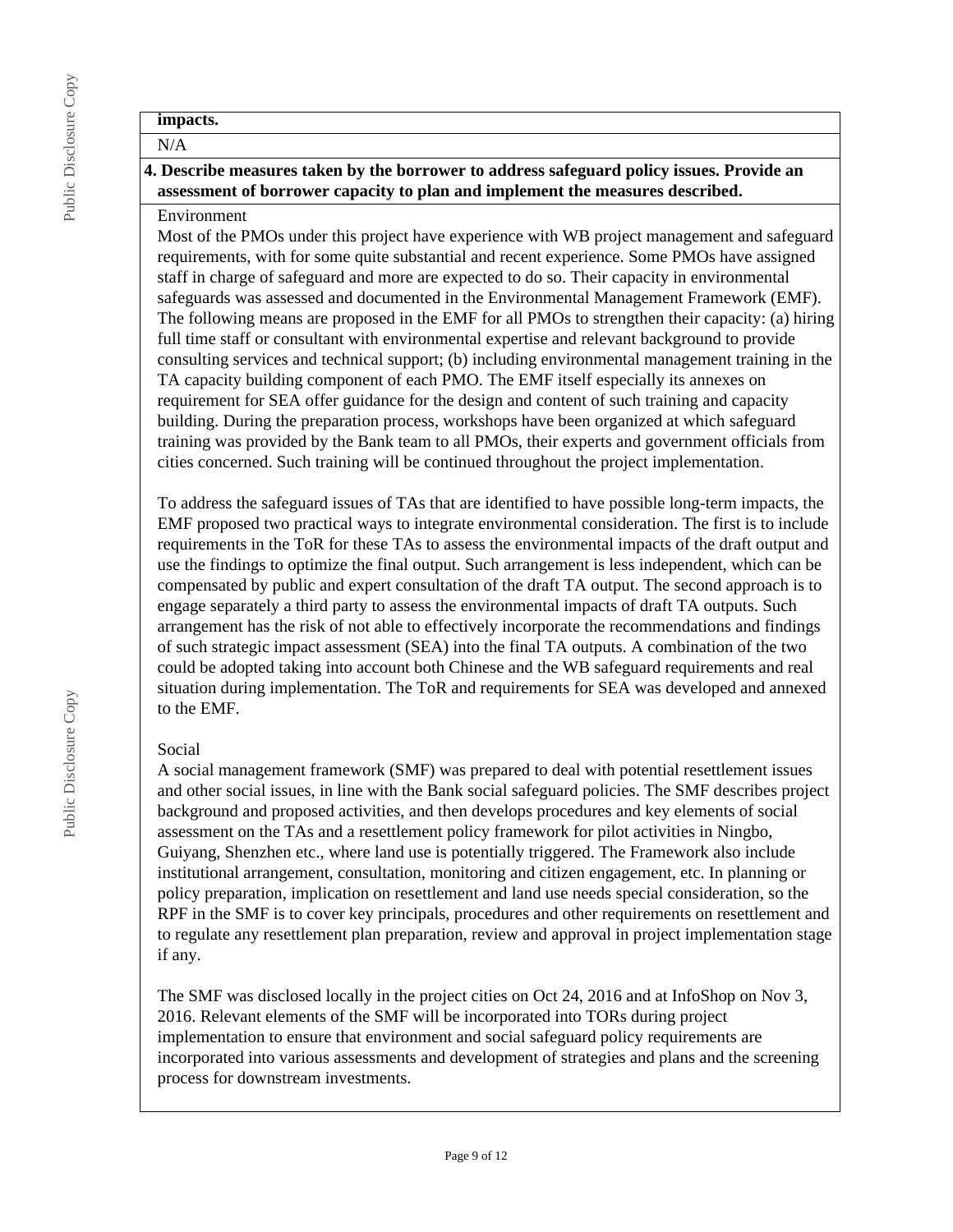Public Disclosure Copy Public Disclosure Copy

Institutional Capacity. Implementing agencies have varying levels of experience with Bank safeguards policies from the novice to the expert. Shenzhen and Beijing, although with developed capacity in general, have not had many Bank project in many years. Guiyang also has not had many Bank projects and has one ongoing rural roads project. Implementing agencies in Tianjin, Nanchang and Ningbo have comparatively more experience with Bank safeguard policies. Capacity building related to Bank social safeguards is needed. Training, by Bank mission or experienced social consultants and in other ways, was prepared in relevant documents, and implemented during the project preparation and implementation process.

Citizen Engagement and Participation. The project design will incorporate strategies for citizen engagement in each city as part of their TOD plans. Citizen engagement will be sought where it can clearly and meaningfully contribute to improving results. ICT, in particular, would be a key tool for citizen engagement. The design of the citizen engagement activities will be developed during preparation and an appropriate indicator selected to demonstrate the process of beneficiary consultation during the project and the outcomes of the engagement activities.

## **5. Identify the key stakeholders and describe the mechanisms for consultation and disclosure on safeguard policies, with an emphasis on potentially affected people.**

#### Environment

Local disclosure of the EMF has been conducted as per the Bank requirement during 21 Oct to 14 Nov 2016 in each project city mainly at their official websites and that of the PMO of Ministry of Housing. After sufficient time of disclosure, the PMOs carried out public consultations mainly through meetings and phone calls to get feedback from major stakeholders including government agencies, academia, experts and civil society organizations. The concerns and suggestions from all public consultations have been incorporated in the finalization of the EMF. The English version was disclosed at the WB Infoshop on November 10, 2016.

In the preparation, project information and the SMF have been disclosed in Chinese on the city government websites for public review. In addition, relevant authorities in the seven cities have been and will be continuously consulted on the proposed activities. Further, frameworks on social assessment and potential land use also determines procedures and other requirements of citizen engagement. The Bank will supervise the implementation of SMF to focus on impacts on, and respond to, any affected population by the project during project implementation.

## *B. Disclosure Requirements*

| <b>Environmental Assessment/Audit/Management Plan/Other</b>                                                 |               |  |  |  |
|-------------------------------------------------------------------------------------------------------------|---------------|--|--|--|
| Date of receipt by the Bank                                                                                 | $08-Nov-2016$ |  |  |  |
|                                                                                                             |               |  |  |  |
| Date of submission to InfoShop                                                                              | $10-Nov-2016$ |  |  |  |
| For category A projects, date of distributing the Executive<br>Summary of the EA to the Executive Directors |               |  |  |  |
| "In country" Disclosure                                                                                     |               |  |  |  |
| China                                                                                                       | 21-Oct-2016   |  |  |  |
| Comments:                                                                                                   |               |  |  |  |
| <b>Resettlement Action Plan/Framework/Policy Process</b>                                                    |               |  |  |  |
| 31-Oct-2016<br>Date of receipt by the Bank                                                                  |               |  |  |  |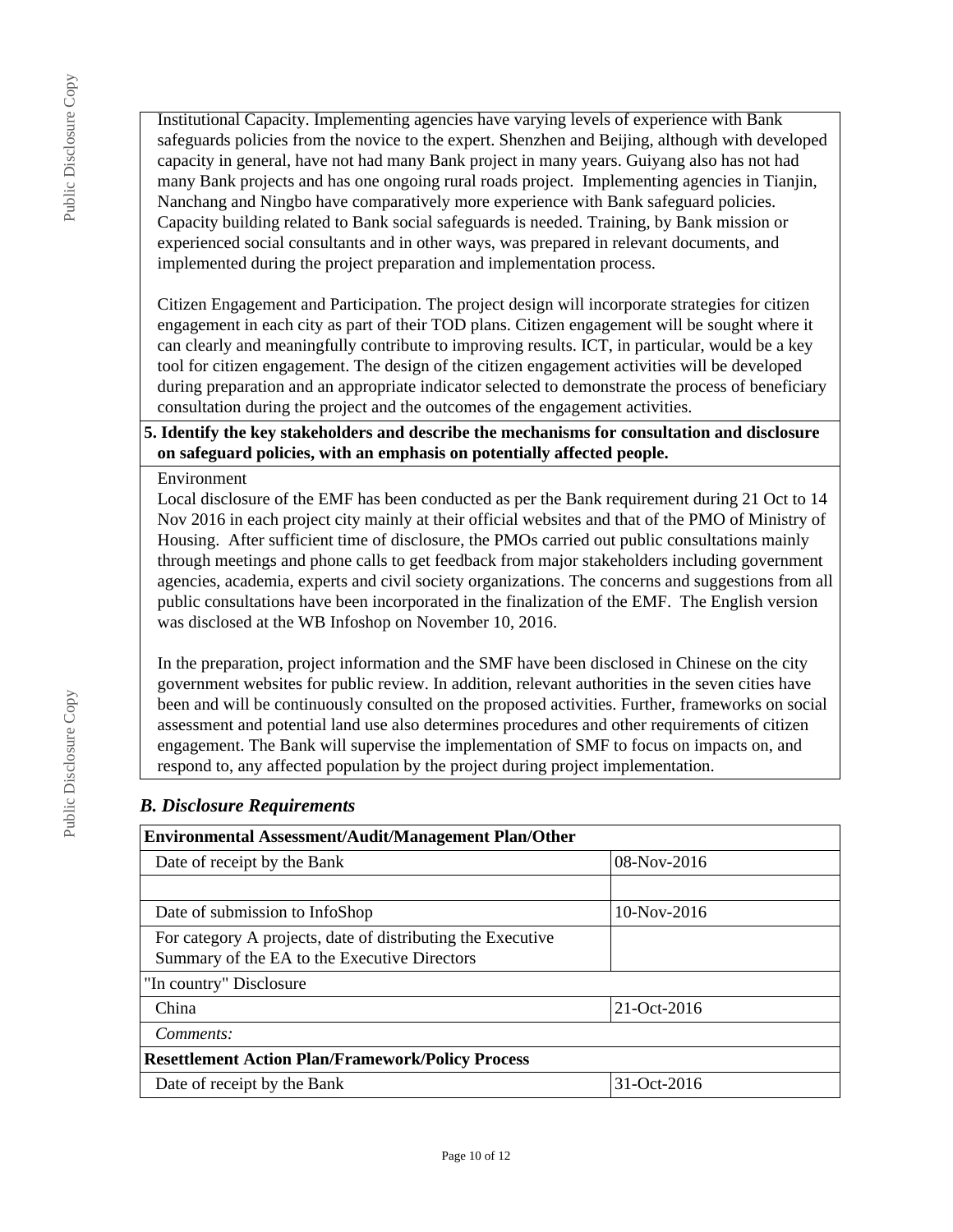| Date of submission to InfoShop                                                                                                                                                               | 03-Nov-2016 |  |  |
|----------------------------------------------------------------------------------------------------------------------------------------------------------------------------------------------|-------------|--|--|
| "In country" Disclosure                                                                                                                                                                      |             |  |  |
| China                                                                                                                                                                                        | 24-Oct-2016 |  |  |
| Comments:                                                                                                                                                                                    |             |  |  |
| If the project triggers the Pest Management and/or Physical Cultural Resources policies, the<br>respective issues are to be addressed and disclosed as part of the Environmental Assessment/ |             |  |  |

**Audit/or EMP.**

**If in-country disclosure of any of the above documents is not expected, please explain why:**

# *C. Compliance Monitoring Indicators at the Corporate Level*

| <b>OP/BP/GP 4.01 - Environment Assessment</b>                                                                                                                                      |                                          |                                                               |                                         |              |
|------------------------------------------------------------------------------------------------------------------------------------------------------------------------------------|------------------------------------------|---------------------------------------------------------------|-----------------------------------------|--------------|
| Does the project require a stand-alone EA (including EMP)<br>report?                                                                                                               | Yes [×] No [ ]                           |                                                               | $NA \lceil$                             |              |
| If yes, then did the Regional Environment Unit or Practice<br>Manager (PM) review and approve the EA report?                                                                       | Yes $[\times]$ No $[\ ]$                 |                                                               | $NA \lceil$<br>$\overline{\phantom{a}}$ |              |
| Are the cost and the accountabilities for the EMP incorporated<br>in the credit/loan?                                                                                              | Yes $[\times]$ No [                      | $\mathbf{I}$                                                  | NA <sub>1</sub><br>$\mathbf{1}$         |              |
| <b>OP/BP 4.11 - Physical Cultural Resources</b>                                                                                                                                    |                                          |                                                               |                                         |              |
| Does the EA include adequate measures related to cultural<br>property?                                                                                                             | Yes $[\times]$ No [                      | $\mathbf{I}$                                                  | NA <sub>1</sub><br>$\mathbf{1}$         |              |
| Does the credit/loan incorporate mechanisms to mitigate the<br>potential adverse impacts on cultural property?                                                                     | Yes $\lceil \times \rceil$               | $\overline{N}$ o<br>$\mathbf{I}$                              | NA <sub>1</sub>                         | $\mathbf{I}$ |
| <b>OP/BP 4.12 - Involuntary Resettlement</b>                                                                                                                                       |                                          |                                                               |                                         |              |
| Has a resettlement plan/abbreviated plan/policy framework/<br>process framework (as appropriate) been prepared?                                                                    | Yes $\lceil \times \rceil$ No $\lceil$ ] |                                                               | NA <sub>1</sub><br>$\mathbf{1}$         |              |
| If yes, then did the Regional unit responsible for safeguards or<br>Practice Manager review the plan?                                                                              | Yes [ $\times$ ]                         | No [<br>$\mathbf{I}$                                          | NA [                                    | 1            |
| Is physical displacement/relocation expected?                                                                                                                                      |                                          | $\operatorname{No} \left[ \times \right]$                     | TBD [                                   |              |
| Provided estimated number of people to be affected                                                                                                                                 |                                          |                                                               |                                         |              |
| Is economic displacement expected? (loss of assets or access to<br>assets that leads to loss of income sources or other means of<br>livelihoods)                                   |                                          | $\text{No} \lceil \times \rceil$                              | TBD [                                   |              |
| Provided estimated number of people to be affected                                                                                                                                 |                                          |                                                               |                                         |              |
| The World Bank Policy on Disclosure of Information                                                                                                                                 |                                          |                                                               |                                         |              |
| Have relevant safeguard policies documents been sent to the<br>World Bank's Infoshop?                                                                                              | Yes [ $\times$ ]                         | No <sub>[</sub> ]<br>$\mathbf{I}$                             | NA <sub>1</sub><br>-1                   |              |
| Have relevant documents been disclosed in-country in a public<br>place in a form and language that are understandable and<br>accessible to project-affected groups and local NGOs? |                                          | Yes $\lceil \times \rceil$<br>No <sub>1</sub><br>$\mathbf{I}$ | NA [<br>1                               |              |